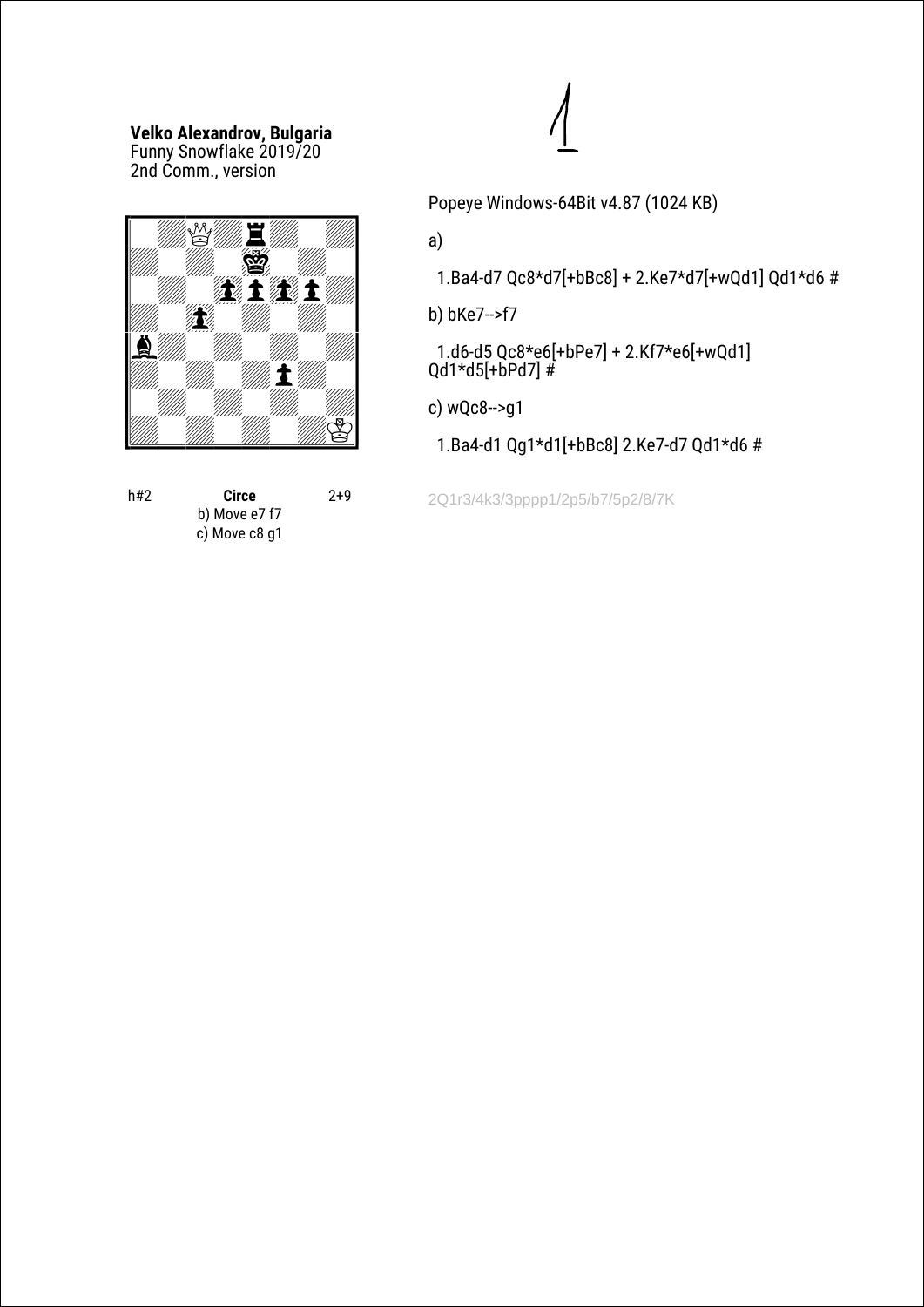## **Velko Alexandrov, Bulgaria**

*Springaren (158), 2021* Lennart Werner-50 JT 2020–21 3rd HM



h#3 **Circe** 3+10



Popeye Windows-64Bit v4.87 (1024 KB)

- 1.g5-g4 Bd2-b4 2.g4\*f3[+wBf1] Bf1\*a6[+bPa7] 3.Kc7-b8 Bb4-d6  $#$
- 1.Qh5-g4 Bf3\*g4[+bQd8] 2.Qd8-e8 Bg4\*e6[+bPe7]
- $3.Kc7-d8$  Bd2-a5 # 1.Kc7-b7 Bf3\*h5[+bQd8] 2.Qd8-b8 Bd2-a5 3.g6\*h5[+wBf1] Bf1\*a6[+bPa7] #

An assortment of Circe effects which, although not original as such, form a pleasing and cohesive whole. The economy, especially the minimal White material, and the light position are good, and the play is varied and not too obvious.Judge Lennart Werner.

b7/2k4p/p1p1p1p1/6pq/7p/5B2/3B4/3K4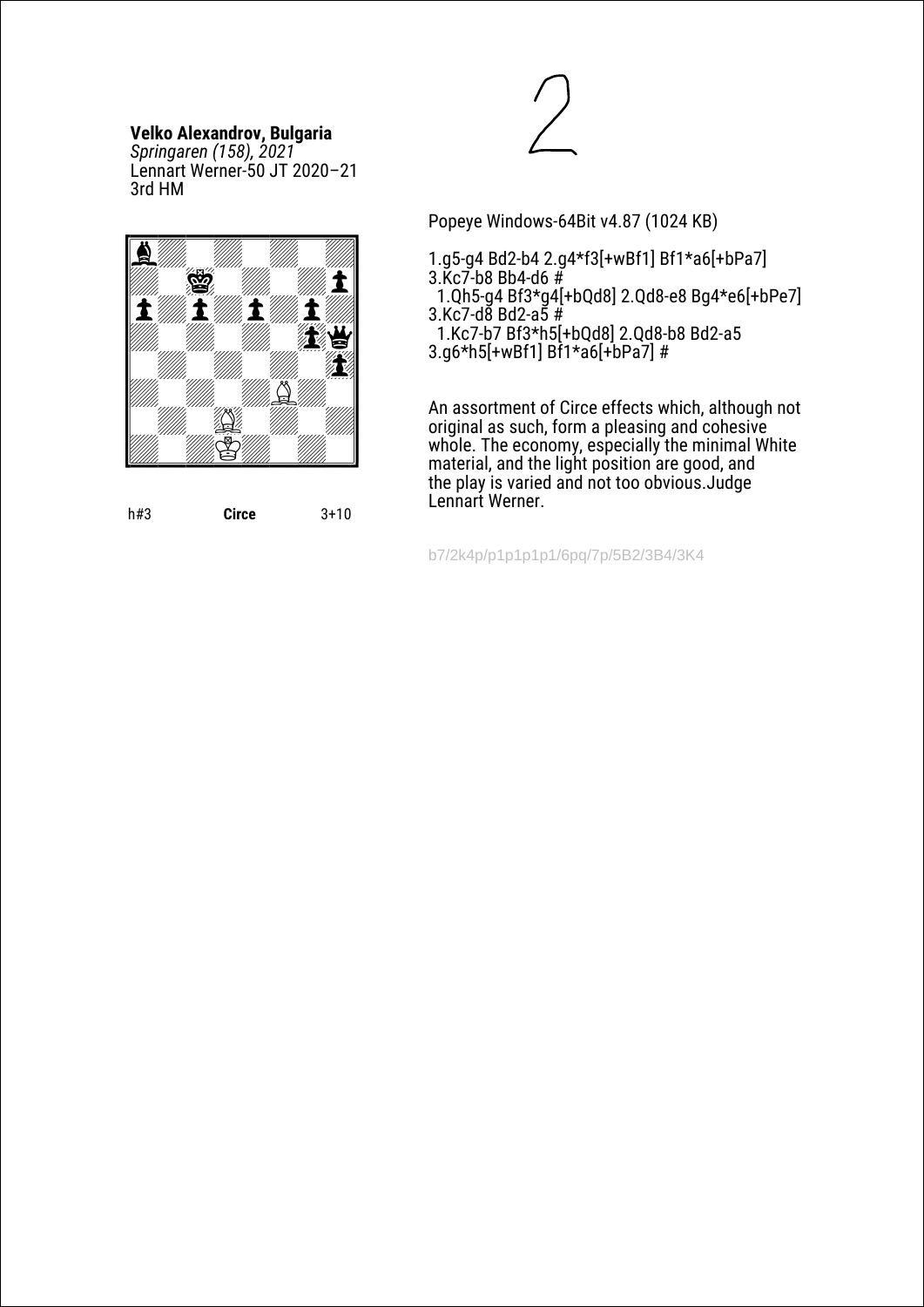**Velko Alexandrov,Bulgaria** *KobulChess (1027), 2019*



h#3 **Patrouille** 3+9



Popeye Windows-64Bit v4.87 (1024 KB)

 1.Kc2-d1 Sd5-e3 2.Ba8-f3 Kd6-d5 3.Bf3-e2 Kd5-e4 # 1.Kc2-b2 Sd3-e5 2.Kb2-a3 Se5-c4 3.Rd2-a2 Sd5-b6 # 1.Bb4-a3 Sd5-c7 2.Kc2-c3 Sc7\*b5 3.Kc3-c4 Kd6\*c5 #

b7/6p1/3K1p2/1ppS4/1b6/1p1S4/2kr4/8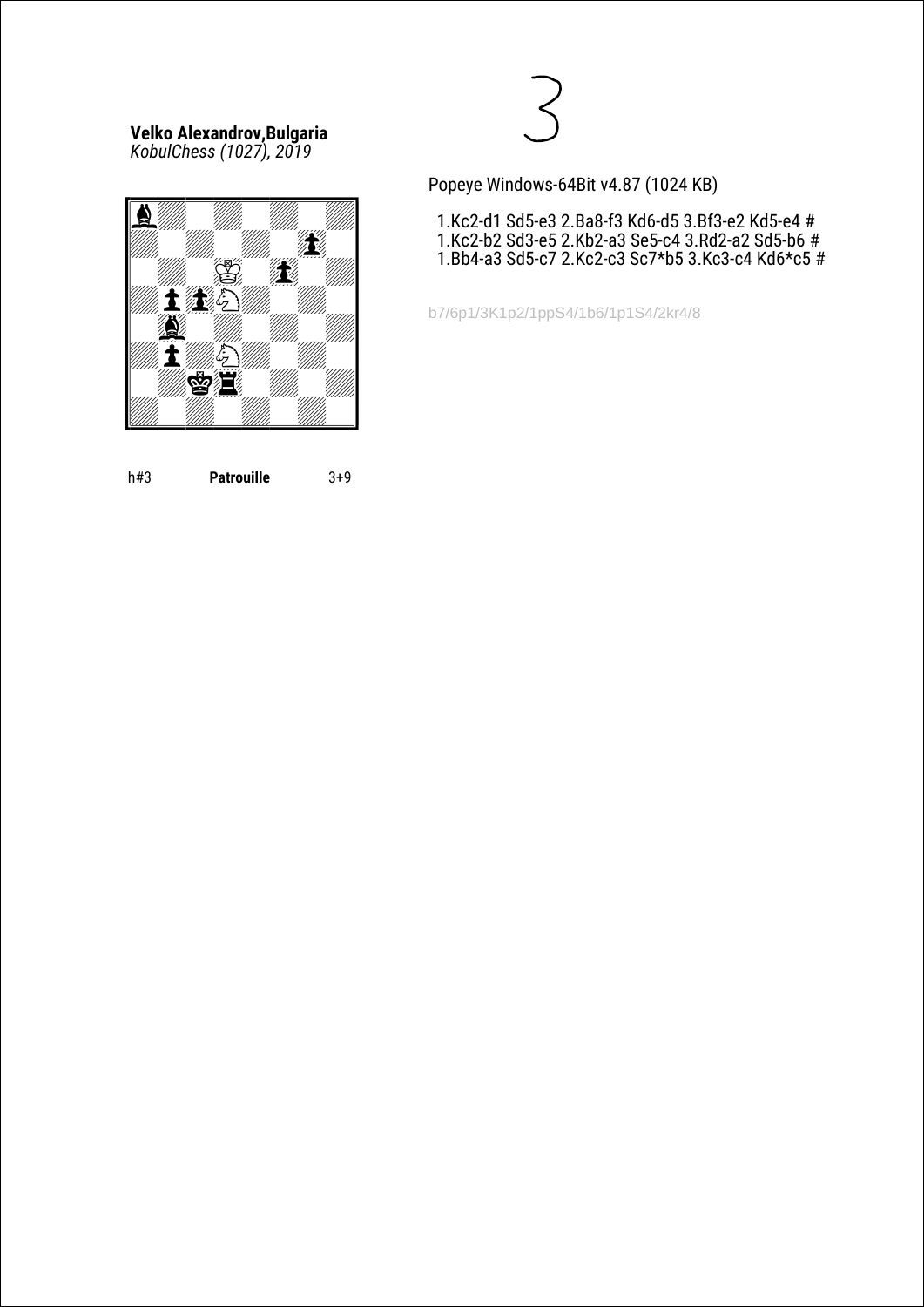#### **Velko Alexandrov,Bulgaria** *StrateGems (86/FA1791), 2019*



h#3 **Patrouille** 3+4



Popeye Windows-64Bit v4.87 (1024 KB)

 1.Kf5-e4 Sb5-d4 2.Ke4-d3 Ka5-b4 + 3.Kd3-c4 Sc5-d3 # 1.Kf5-e6 Sb5-d6 2.Ke6-d7 Ka5-b6 + 3.Kd7-c6 Sc5-d7 #

2b5/8/p7/KSSr1k2/8/8/8/8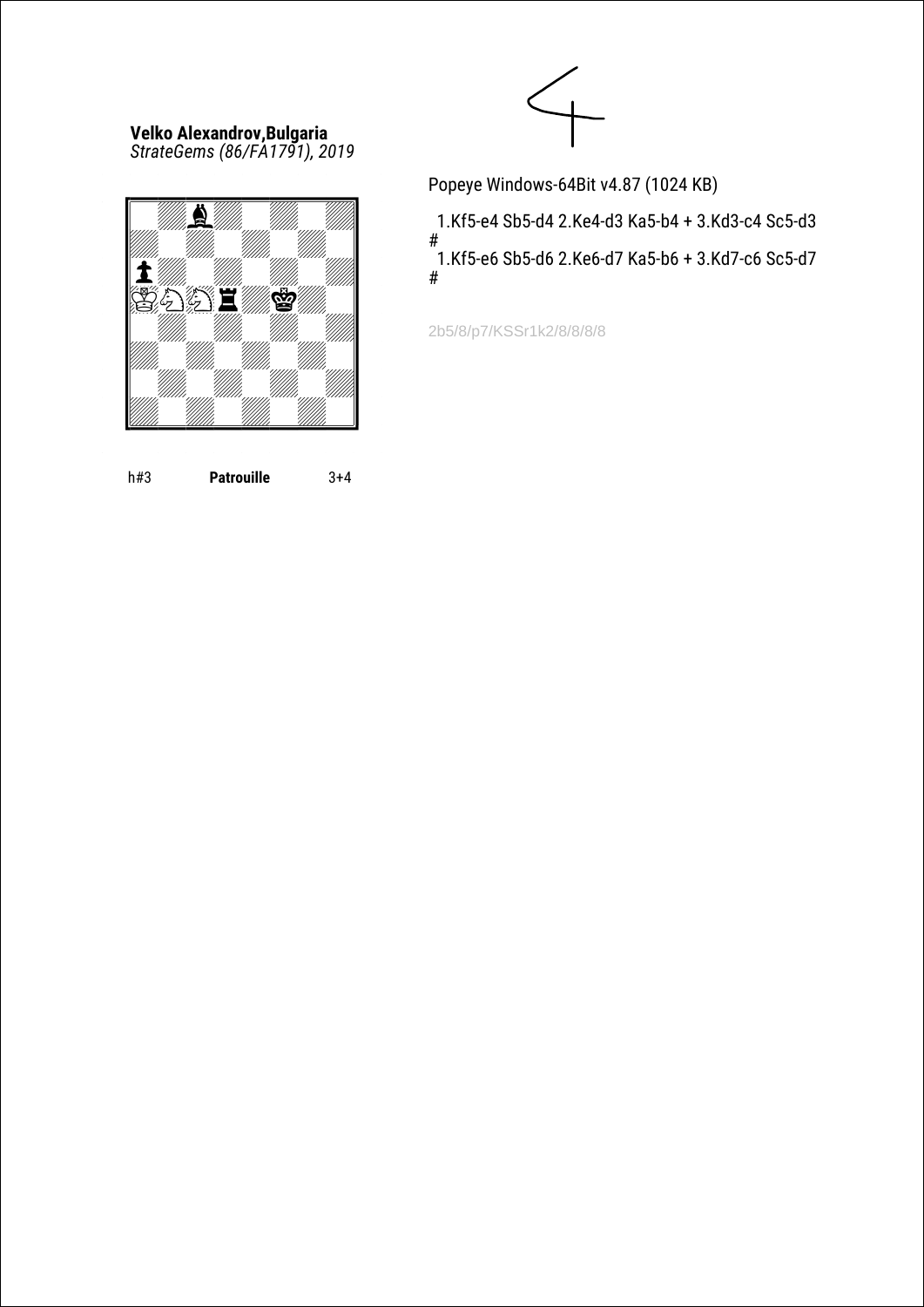# **Velko Alexandrov,Bulgaria**

*StrateGems (90/FA1885), 2020* 4th Prize



| hs#3 | <b>WhiteToPlay</b> | 8+7 |
|------|--------------------|-----|
|      | Circe              |     |
|      | b) Move f7 e7      |     |

Popeye Windows-64Bit v4.87 (1024 KB)

a)

 1...Bd5-b3 2.f7-f8=R Rc8\*f8[+wRa1] 3.a2\*b3[+bBc8] + Rd7\*a7[+wPa2] #

b) wPf7-->e7

 1...Bd5-f3 2.a7-a8=B Rc8\*a8[+wBf1] 3.e2\*f3[+bBc8] + Rd7\*e7[+wPe2] #

Here we have wP promotions, capture and rebirth to act as the rear piece of white batteries. In addition, there is also a kind of black half-battery (c8-f5). Partial ODT. Judge Shankar Ram.

2r5/P2r1P1p/k1P2p2/2Qb1K2/3P3q/8/P3P3/8